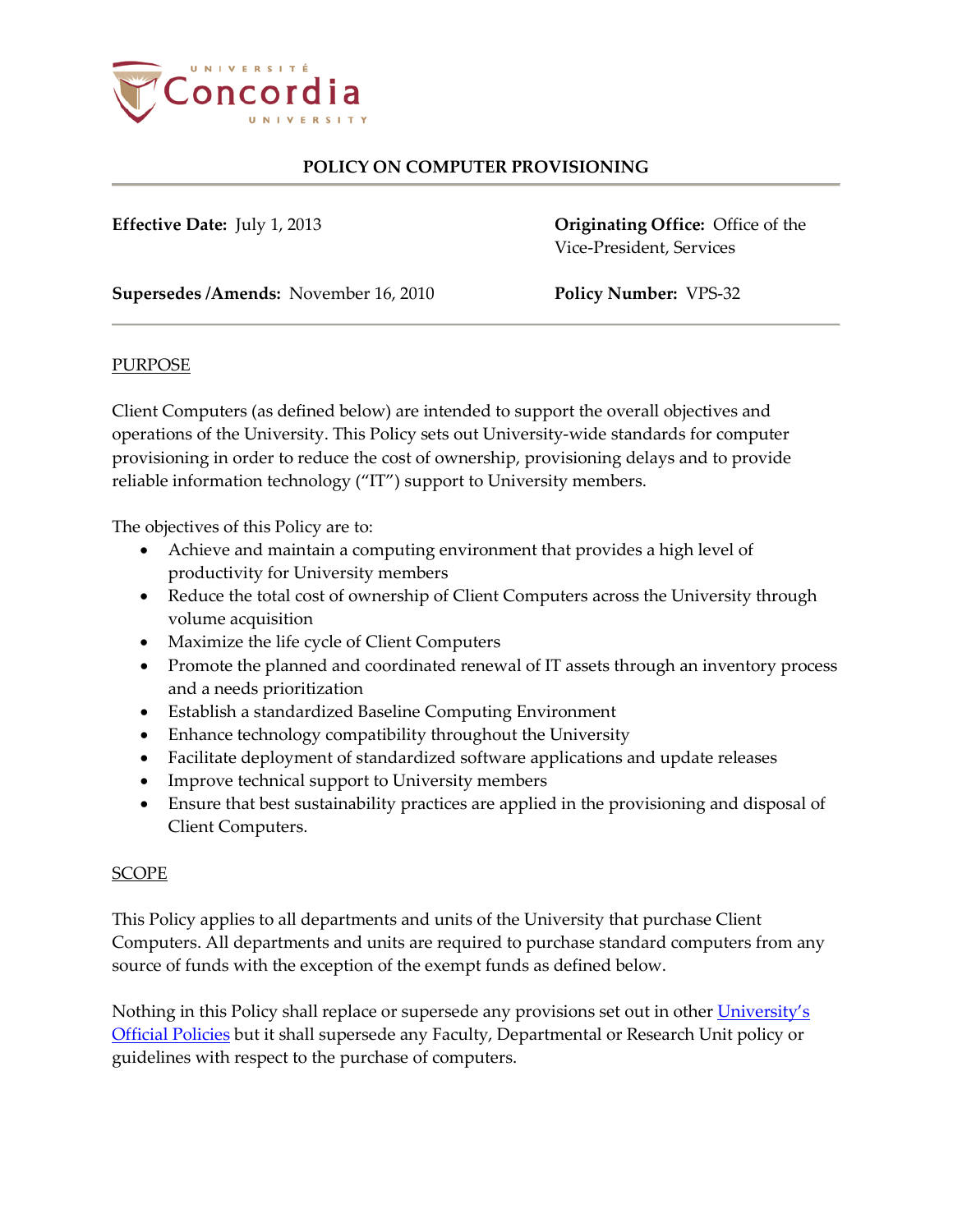

Page **2** of **5**

## DEFINITIONS

For the purposes of this Policy:

**"Standard Client Computer"** means End User computer and related components and accessories configured according to the specifications of the University. This excludes Tablets which are identified as a mobile device that can establish a network connection using ONLY a wireless connection (WiFi and/or Bluetooth), and optionally with cell phone carrier.

**"Non-standard Client Computer"** means End User computer and related components and accessories configured differently from the "Standard Client Computers" above.

**"Baseline Computing Environment"** means the aggregate computing environment of Concordia made up of Client Computers including all hardware and software.

**"Local IT Staff"** means staff that performs technical support within a University department or unit.

**"End User"** means a member of the University community using a Client Computer to carry out University activities.

**"Exempt funds"** refers to:

- External research funding agency funds which includes industrial funded research funds including but not limited to NSERC, etc.
- Concordia University Research Chairs funds
- Start-Up funds for new faculty members

## **POLICY**

## **Authority**

- 1. Under the authority of the Vice-President, Services, the Chief Information Officer shall be responsible for the application of this Policy.
- 2. The Chief Information Officer shall be responsible for ensuring that this Policy and any associated guidelines, procedures and standards are reviewed every three years and shall make recommendations for any revisions to the Vice-President, Services.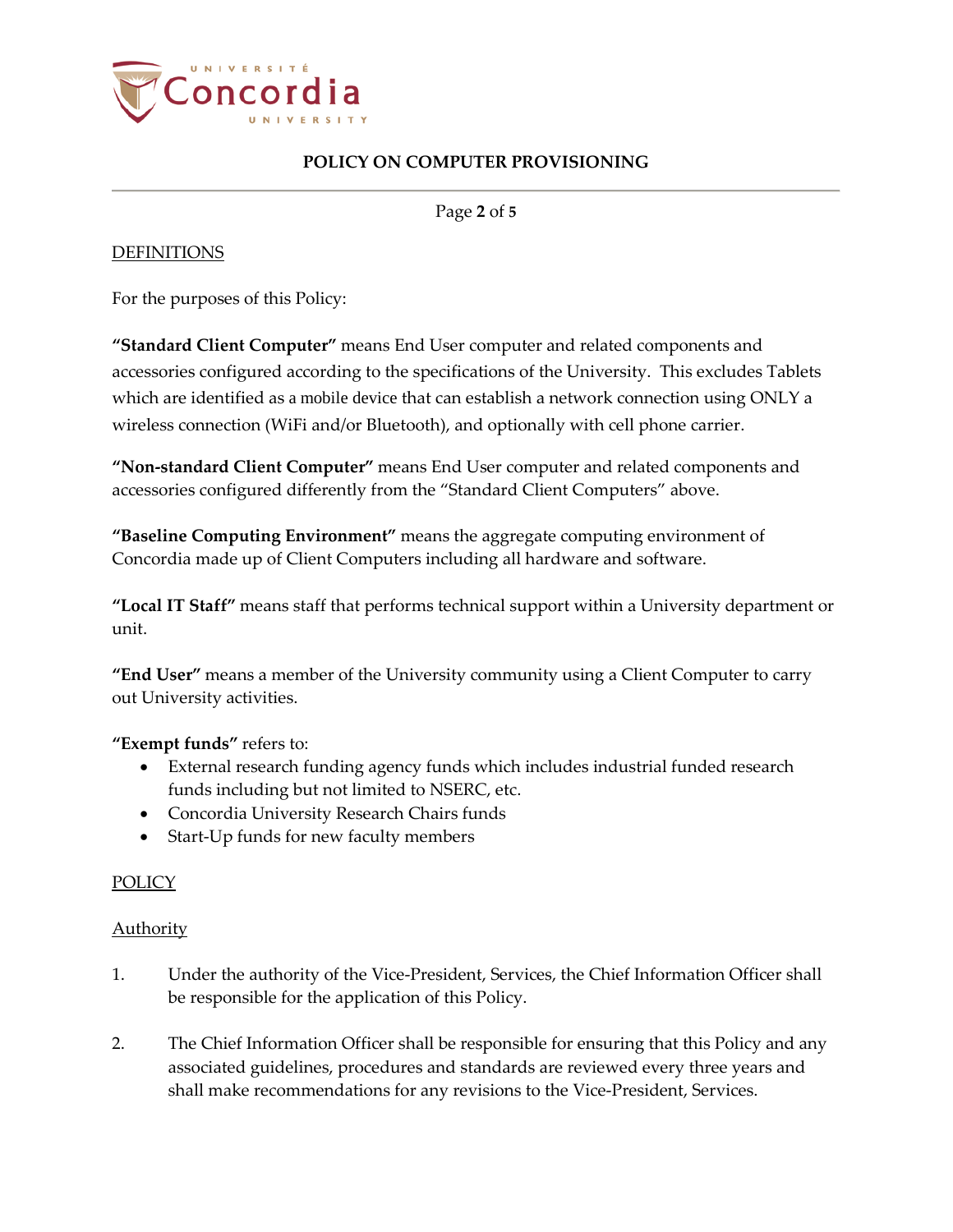

#### Page **3** of **5**

## Client Computer Standards

- 3. The IT Standards Committee shall consider, develop and recommend IT standards and norms for the University to the IT Advisory Committee. These standards and norms shall be set and reviewed on an annual basis or as requested by the IT Advisory Committee.
- 4. The final decision with respect to the implementation of Client Computer and Software Standards rests with the Vice-President, Services.
- 5. The Client Computer Standards shall be maintained and updated on the IITS web site.
- 6. A department or unit may decide to use one or a combination of the Client Computer Standards.

#### Client Computer Software Standards

- 8. Client Computers will be provided with standardized Software applications, including future upgrades as they become available and are deemed stable.
- 9. The Client Computer Software standards shall be maintained and updated on the IITS web site.

#### Procurement Guidelines

- 10. The acquisition of Client Computers and Software is a recurring cost requiring long-term planning. It is the responsibility of each Dean/Director to assess the need for Client Computers and Software acquisition and renewal in the various units reporting to him/her. Requests for renewal of Client Computers and Software should be approved on the basis of sector needs and priorities.
- 11. The acquisition of all Client Computers and Software shall be done in accordance with the *Procurement Policy* [\(CFO-20\)](http://www.concordia.ca/content/dam/common/docs/policies/official-policies/CFO-20.pdf). Client Computers and software acquisition must be done with an electronic requisition and may not be bought using a Corporate or Purchasing Card, or any personal funds including credit card (which will not be reimbursed via an Expense Report)
- 12. University members who have specialized computing needs may acquire non-standard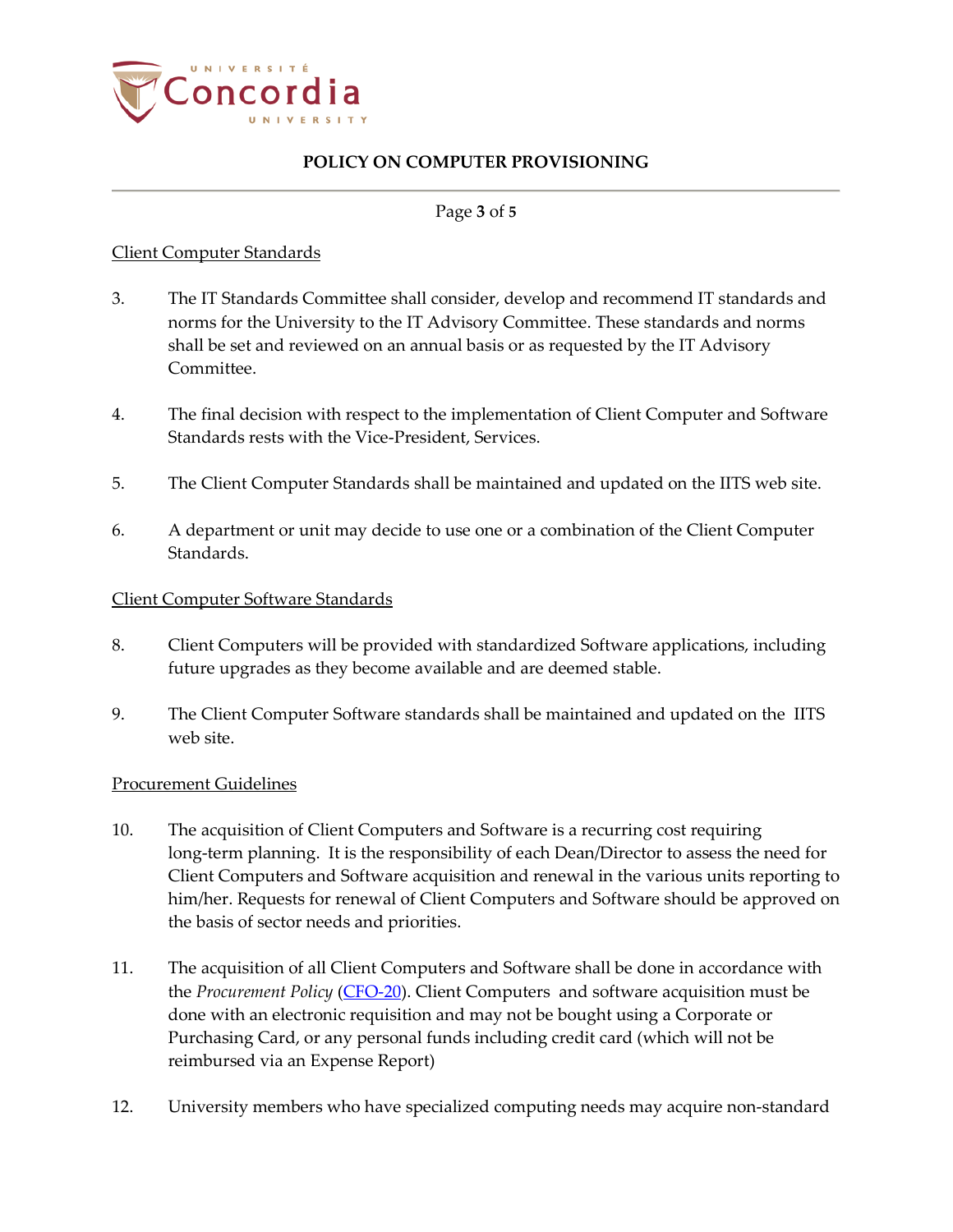

## Page **4** of **5**

Client Computers upon the approval of a completed waiver from standard configuration form. This form requires the approval of the Chief Information Officer or delegate prior to the purchase and can be found on the IITS web site.

13. Global request for proposals related to standard computers provisioning must include an EPEAT Gold rating in the technical specifications and a preference for manufacturers who strive to use conflict-free minerals for their components.

#### End-User Responsibility:

- 14. Non-standard Client Computers must be acquired with a vendor maintenance/service contract of three (3) years and must be configured with the University Virus detection software as listed on the IITS web site.
- 15. All Client Computers (standards or not) must be inventoried, tagged and engraved according to the procedure established by IITS.

#### IT Support

- 16. IT support for standard Client Computers shall be provided by Instructional and Information Technology Services ("IITS") except for departments with Local IT Staff .
- 17. Non-standard Client Computers purchased with research funds or through the use of the Waiver, will be supported by IITS or Local IT Staff on a "best efforts" basis.
- 18. Software installation on Non-standard Client Computers will be supported by IITS or Local IT Staff, if they have been tagged, engraved and inventoried as mentioned in clause 15 above.
- 19. For all client computers, it is MANDATORY that critical patches be automatically installed and the antivirus software be installed. It is strictly forbidden to deactivate or de-install such software.